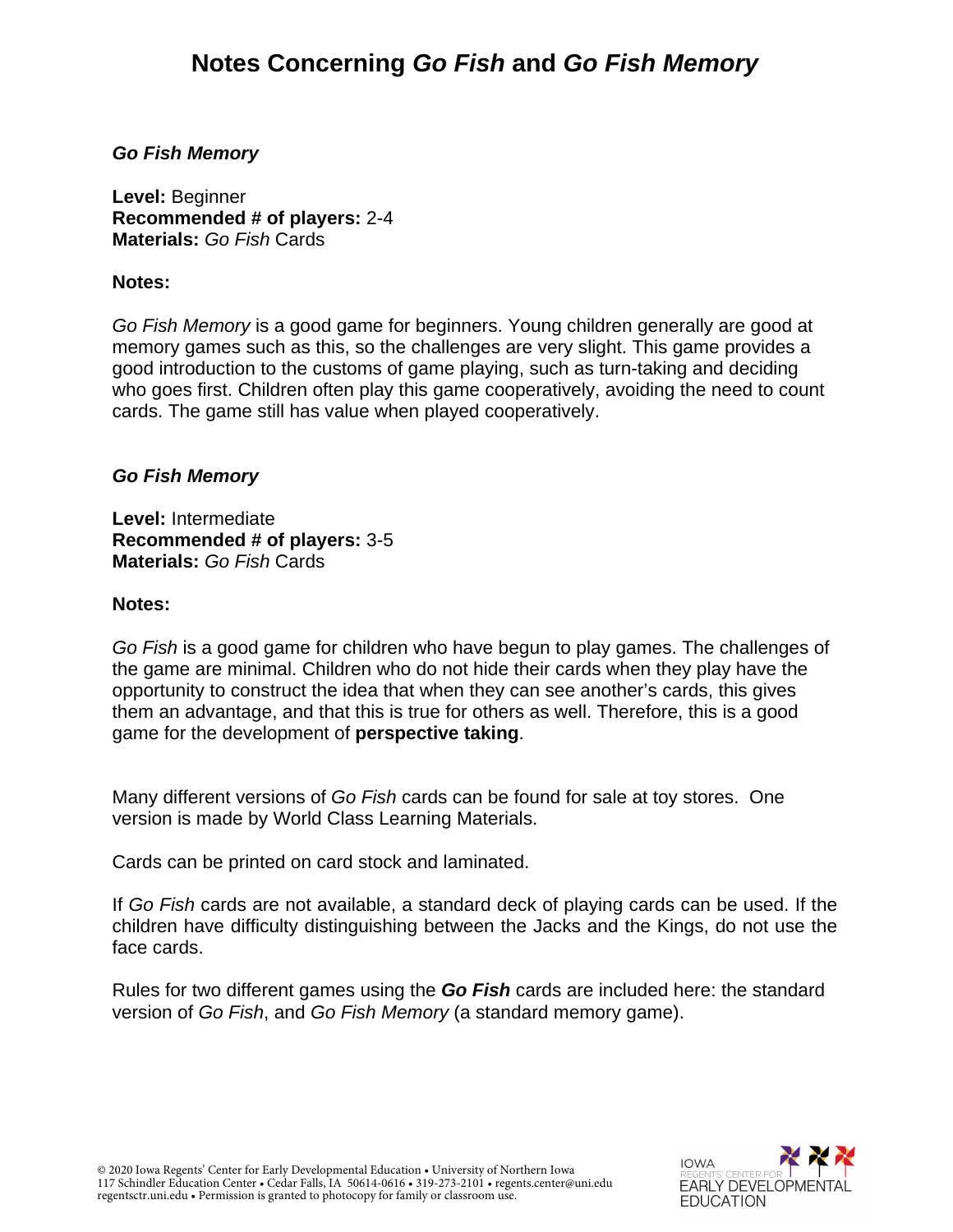

# **Go Fish Memory**



**Materials:** One deck of Go Fish cards, or any deck of cards that consists of pairs of identical cards

**Objective:** Be the player with the most cards at the end of the game.

# **To play:**

- 1. Spread out all the cards, face down.
- 2. Decide who goes first.
- 3. Players take turns turning over any two cards, without moving them from their place.
- 4. If the cards match, the player keeps the cards and gets another turn.
- 5. If the cards do not match, the player turns them back face down and the player's turn ends.
- 6. The next player takes a turn.
- 7. The game ends when all the cards are taken.
- 8. The player with the most cards wins the game.

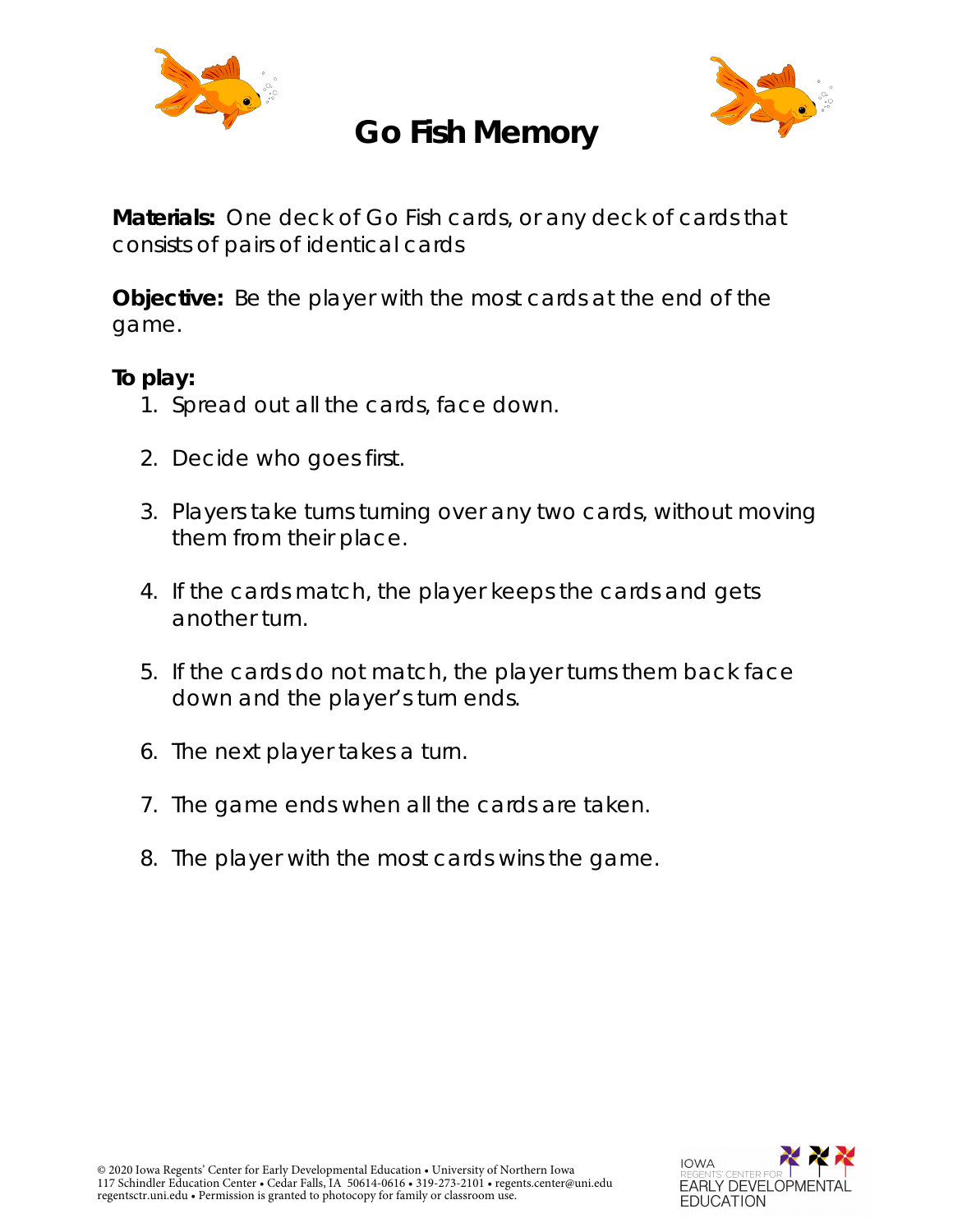Go fish go fish go fish go fish go fish go fish go fish go fish go fish Go fish go fish go fish go fish go fish go fish go fish go fish go fish Go fish go fish go fish go fish go fish go fish go fish go fish go fish Go fish go fish go fish go fish go fish go fish go fish go fish go fish Go fish go fish go fish go fish go fish go fish go fish go fish go fish Go fish go fish go fish go fish go fish go fish go fish go fish go fish Go fish go fish go fish go fish go fish go fish go fish go fish go fish Go fish go fish go fish go fish go fish go fish go fish go fish go fish Go fish go fish go fish go fish go fish go fish go fish go fish go fish Go fish go fish go fish go fish go fish go fish go fish go fish go fish Go fish go fish go fish go fish go fish go fish go fish go fish go fish Go fish go fish go fish go fish go fish go fish go fish go fish go fish Go fish go fish go fish go fish go fish go fish go fish go fish go fish Go fish go fish go fish go fish go fish go fish go fish go fish go fish Go fish go fish go fish go fish go fish go fish go fish go fish go fish Go fish go fish go fish go fish go fish go fish go fish go fish go fish Go fish go fish go fish go fish go fish go fish go fish go fish go fish Go fish go fish go fish go fish go fish go fish go fish go fish go fish Go fish go fish go fish go fish go fish go fish go fish go fish go fish Go fish go fish go fish go fish go fish go fish go fish go fish go fish Go fish go fish go fish go fish go fish go fish go fish go fish go fish Go fish go fish go fish go fish go fish go fish go fish go fish go fish Go fish go fish go fish go fish go fish go fish go fish go fish go fish Go fish go fish go fish go fish go fish go fish go fish go fish go fish Go fish go fish go fish go fish go fish go fish go fish go fish go fish Go fish go fish go fish go fish go fish go fish go fish go fish go fish Go fish go fish go fish go fish go fish go fish go fish go fish go fish Go fish go fish go fish go fish go fish go fish go fish go fish go fish Go fish go fish go fish go fish go fish go fish go fish go fish go fish Go fish go fish go fish go fish go fish go fish go fish go fish go fish Go fish go fish go fish go fish go fish go fish go fish go fish go fish Go fish go fish go fish go fish go fish go fish go fish go fish go fish Go fish go fish go fish go fish go fish go fish go fish go fish go fish Go fish go fish go fish go fish go fish go fish go fish go fish go fish Go fish go fish go fish go fish go fish go fish go fish go fish go fish Go fish go fish go fish go fish go fish go fish go fish go fish go fish GO FISH GO FISH GO FISH GO FISH GO FISH GO FISH GO FISH GO FISH GO FISH GO FISH<br>Mexical Report of the second terms of the second terms of the second terms of the second terms of the second s

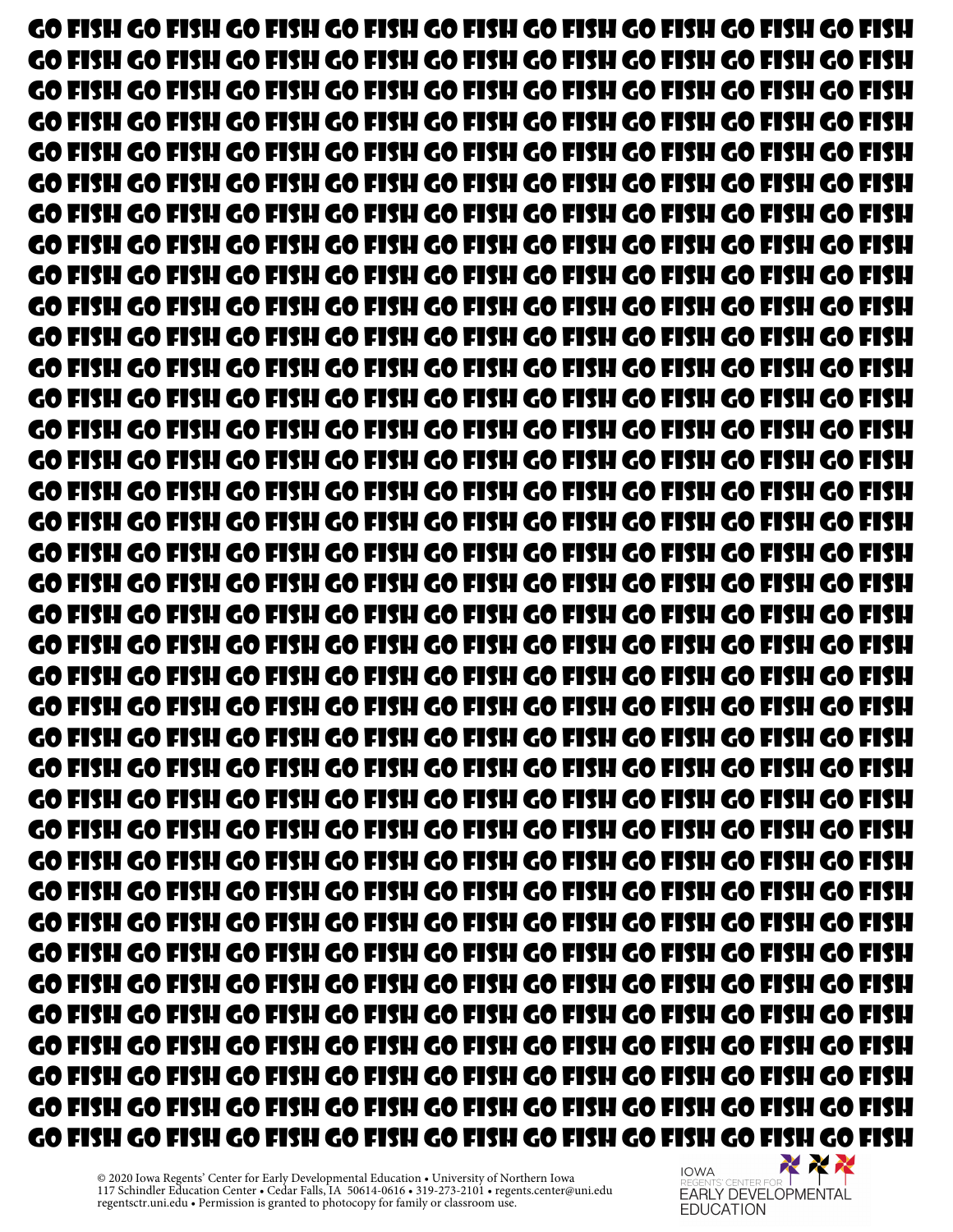

X **NEW IOWA EARLY DEVELOPMENTAL EDUCATION**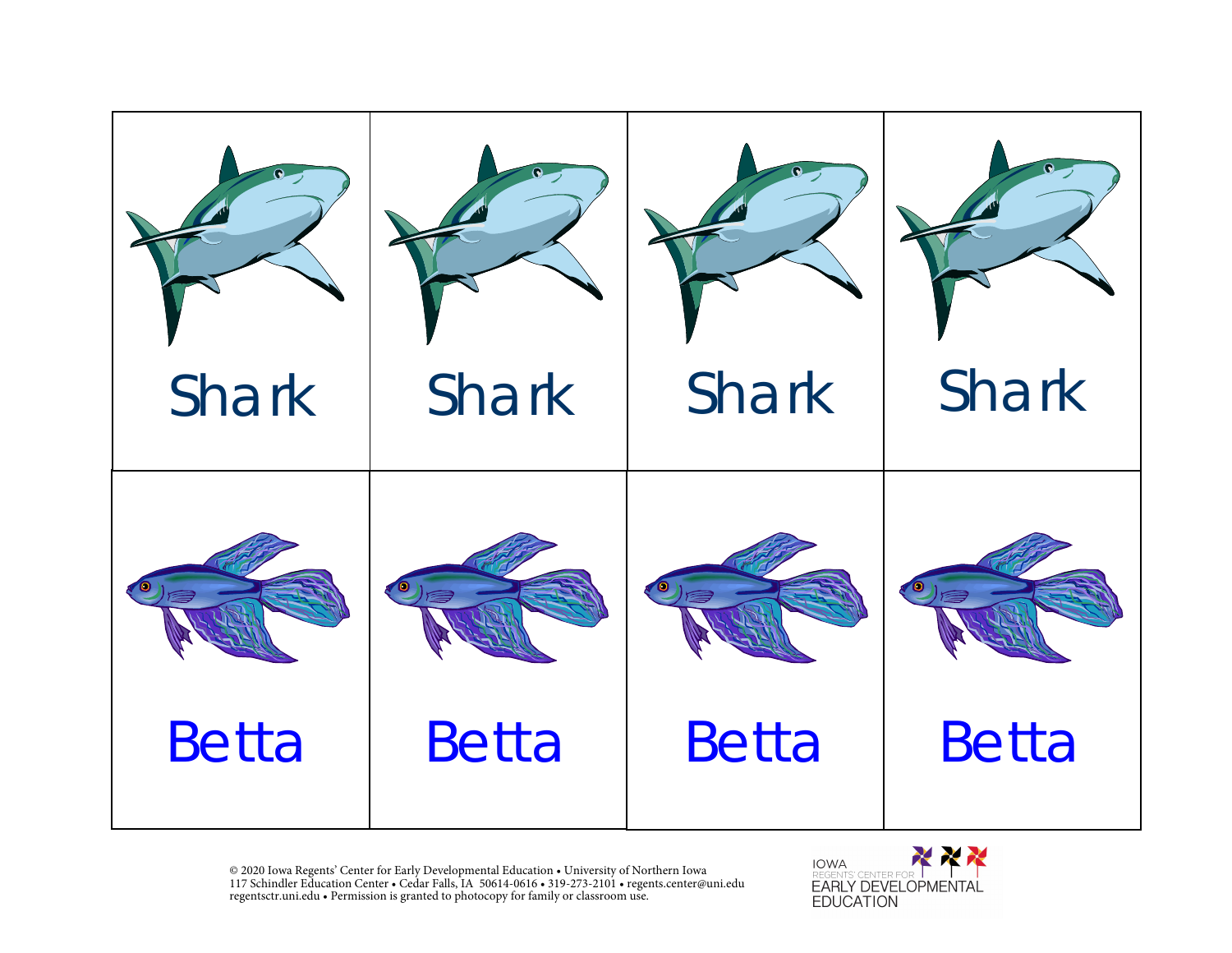

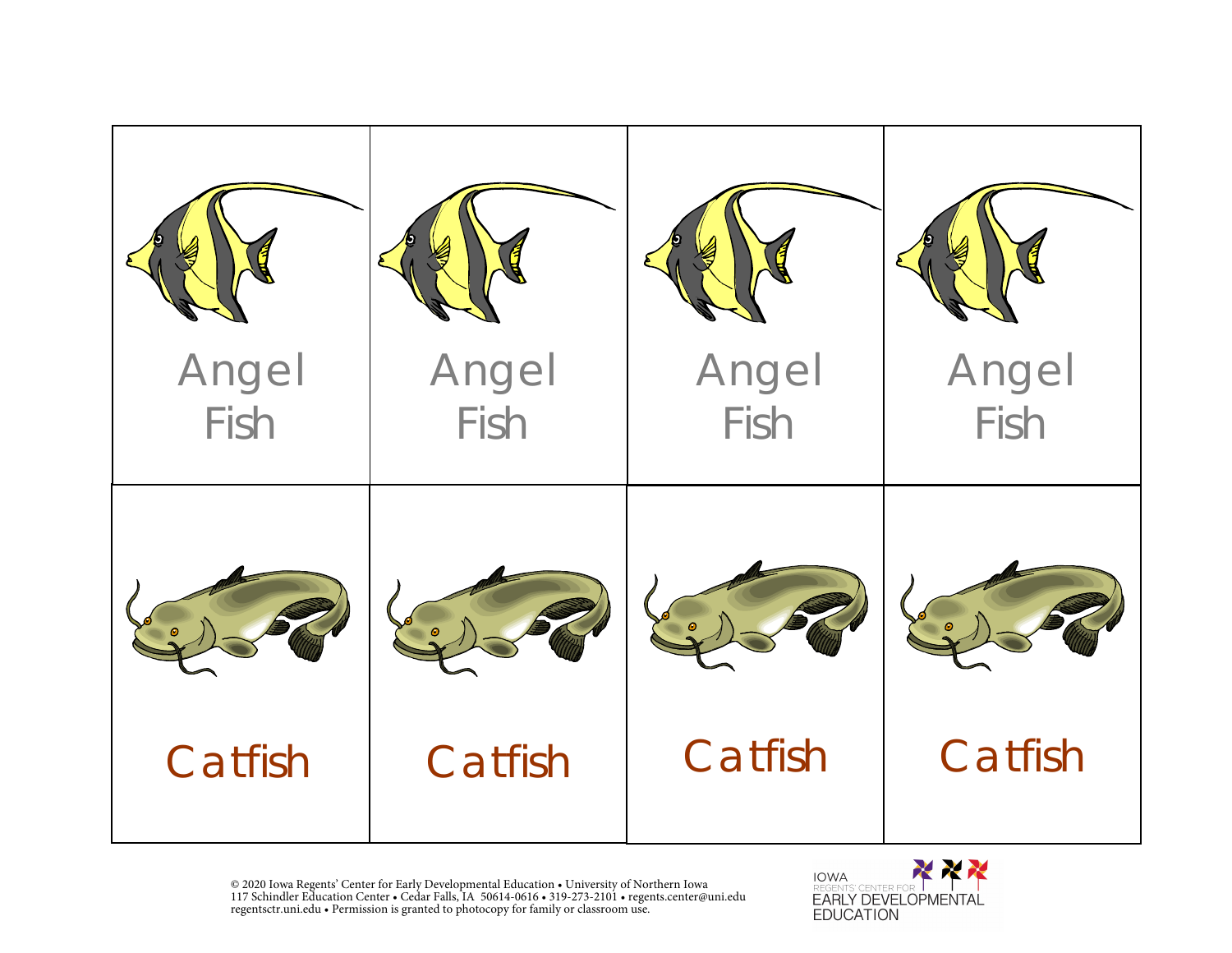

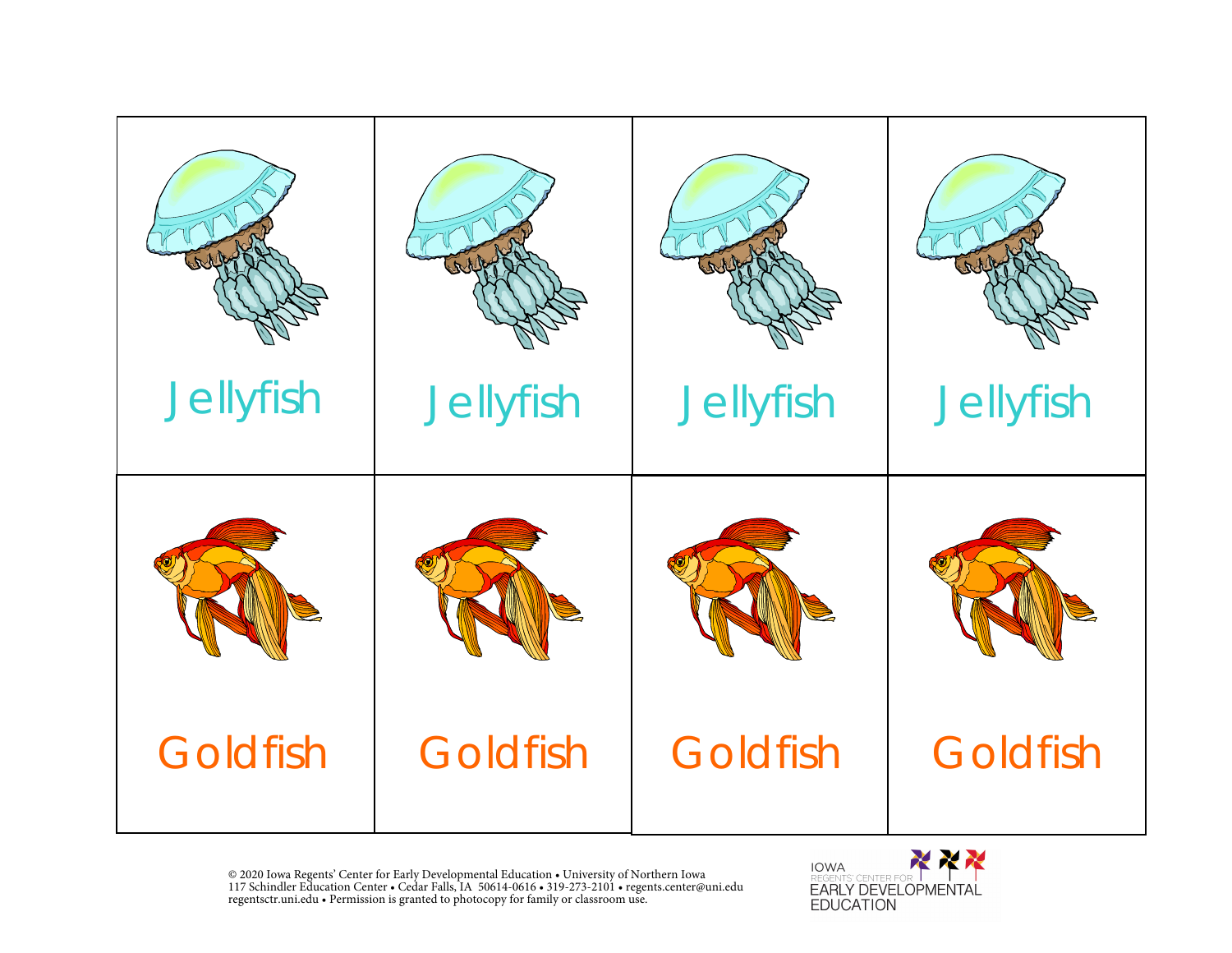